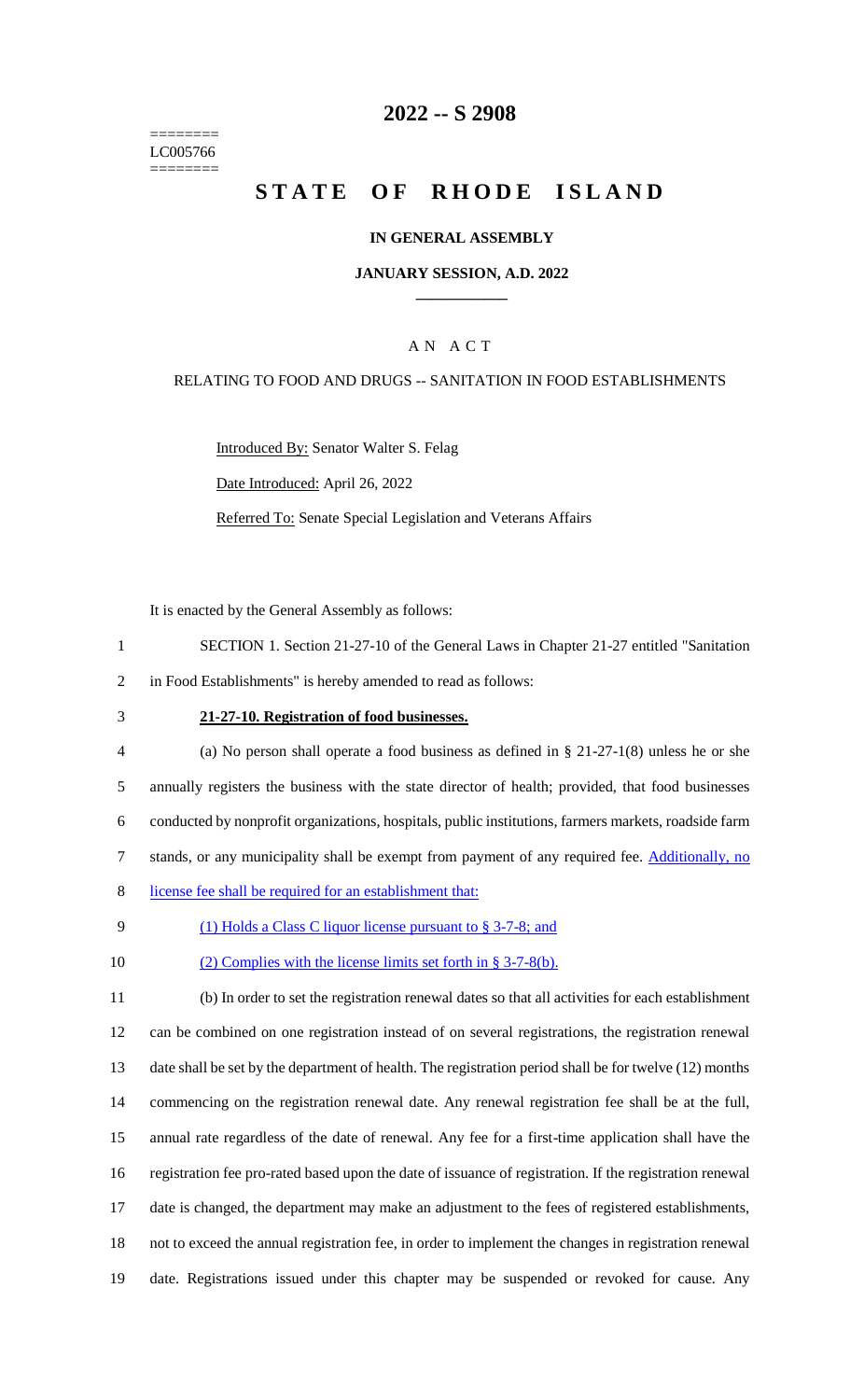registration or license shall be posted in a place accessible and prominently visible to an agent of the director. (c) Registration with the director of health shall be based upon satisfactory compliance with all laws and regulations of the director applicable to the food business for which registration is required. (d) The director of health is authorized to adopt regulations necessary for the implementation of this chapter. (e) Classification for registration shall be as follows: (1) In-state and out-of-state food processors that sell food in Rhode Island (Wholesale) (2) Food processors (Retail) (3) Food service establishments: (i) 50 seats or less 13 (ii) More than 50 seats (iii) Mobile food service units (iv) Industrial caterer or food vending machine commissary (v) Cultural heritage educational facility (4) Vending machine sites or location: (i) Three (3) or less machines 19 (ii) Four (4) to ten (10) machines 20 (iii) Eleven (11) or more machines (5) Retail markets: 22 (i) 1 to 2 cash registers 23 (ii) 3 to 5 cash registers (iii) 6 or more cash registers (6) Retail food peddler (meat, seafood, dairy, and frozen dessert products) (7) Food warehouses (f) In no instance, where an individual food business has more than one activity eligible under this chapter for state registration within a single location, shall the business be required to pay more than a single fee for the one highest classified activity listed in subsection (e) of this section; provided, that, where several separate but identically classified activities are located within the same building and under the management and jurisdiction of one person, one fee shall be required. In each of the instances in this subsection, each activity shall be separately registered.

(g) Fees for registration of the above classifications shall be as set forth in § 23-1-54.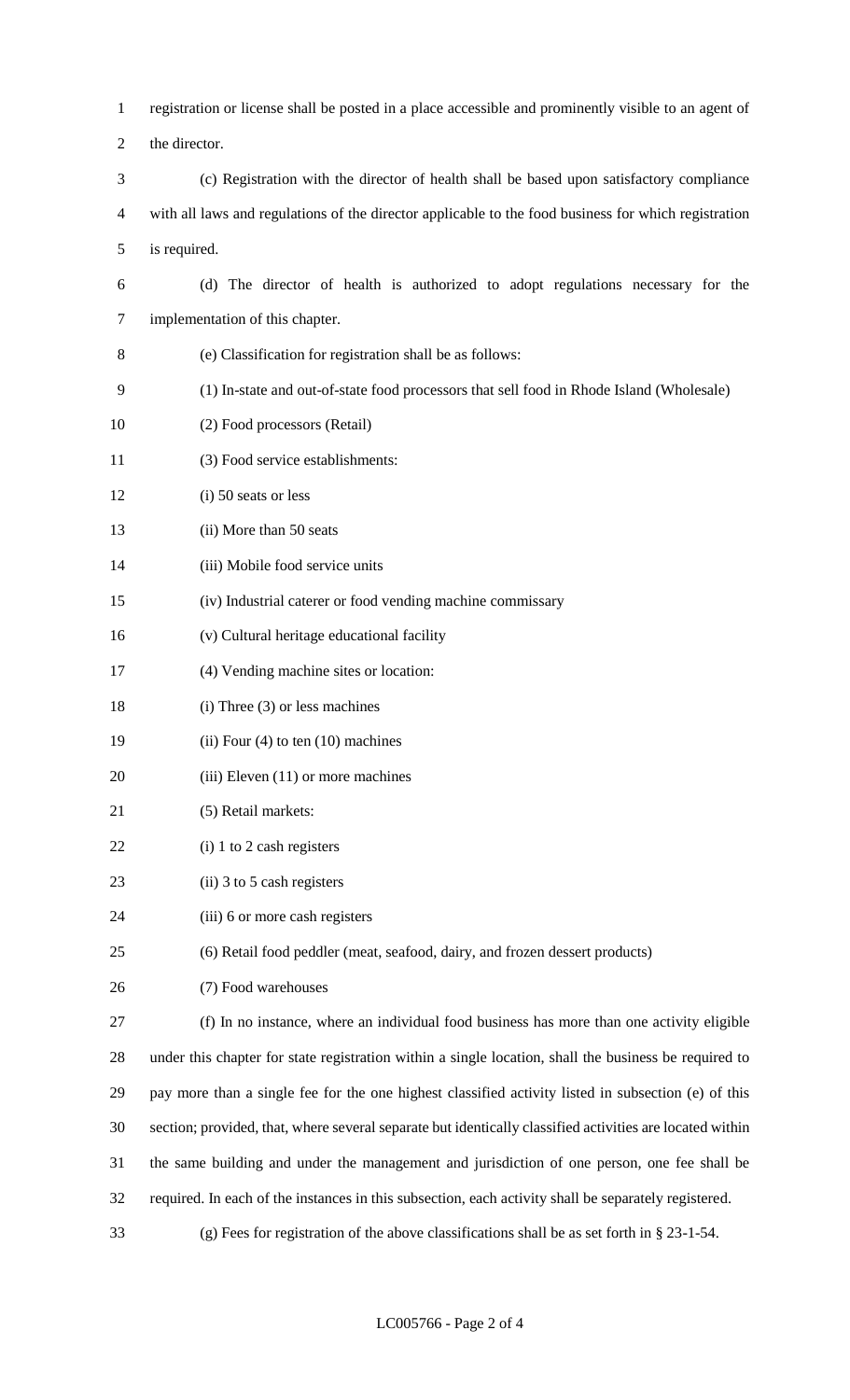1 SECTION 2. This act shall take effect upon passage.

 $=$ LC005766 ========